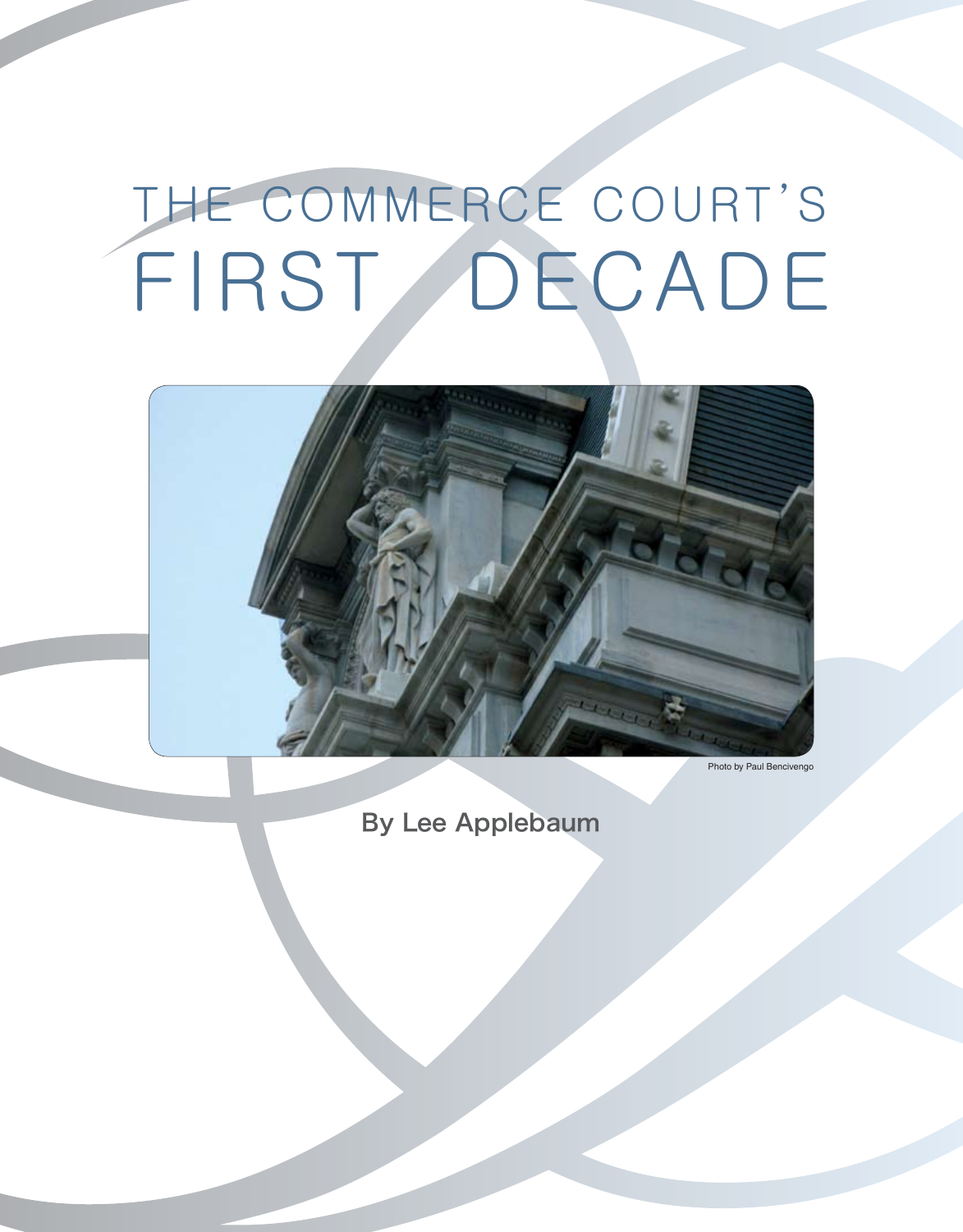et the case into federal court." Many a new litigation associate in Philadelphia learned this mantra<br>from a partner or older associate, and then made<br>it part of their own practice over the vears. Business disputes tion associate in Philadelphia learned this mantra from a partner or older associate, and then made it part of their own practice over the years. Business disputes simply did not get litigated in the Philadelphia Court of Common Pleas if there was an acceptable option. The controlling mindset was that the Common Pleas' bench did not have the experience, knowledge or time to deal with cases centered on business and commercial disputes. Whether this belief was reasoned or fair, it was a hardened belief driving lawyers and clients to other forums.

In 1999, the Court of Common Pleas decided to challenge this dogma. Administrative Judge John Herron, spearheading an effort of the bench and bar, entered an order establishing the Commerce Case Management Program, now known among the bar as the "Commerce Court." The Commerce Court would have the same set of judges (originally two, later three) hearing all business and commercial cases in Philadelphia County. If lawyers were specialists, then judges too could become specialists, knowledgeable and informed on the legal subject matter they would confront in court.

While strongly supported by many, the Commerce Court was not universally acclaimed when it began hearing cases in January of 2000. By January 2005, however, the Committee of Seventy could conclude, after study and analysis, that "the [Commerce] Program works well in its intended role: the efficient, fair and cost-effective resolution of business litigation." Seventy further observed "the program is beginning to enjoy a well-deserved reputation as one of the preferred ways of resolving business disputes, a finding that can have only a positive effect on the perception of the business climate in Philadelphia."

This latter point addresses the concern that just as investors flee the stock market in the face of unpredictable financial risks, businesses could flee a jurisdiction in the presence of unpredictable litigation risks. The Commerce Court thus was not created for lawyers, but to improve the court system's operation, and to establish a reliable forum so that businesses could have confidence that, in the event of business-to-business litigation, their case would be decided knowledgeably and reasonably. Even if a business loses its case, as long as it understands that its loss was the result of an informed and considered decision, it still can have confidence in the court making that decision.

Of course the Commerce Court is also important to Philadelphia's legal community. Attorney Joseph C. Crawford observes that the Commerce Court "has made it possible for clients and lawyers to choose to litigate the most complex commercial cases in the Court of Common Pleas with excellent trial judges who use a broad array of case management and alternative dispute resolution techniques. The program has benefited the city by making our courts (and, by extension, our legal community) recognized national leaders in developing the best and most efficient methods for litigating business disputes."

Attorney Dennis Suplee sees that "judges assigned to the Commerce Court develop an expertise that well serves both litigants and counsel. Because cases are assigned to an individual judge from the get-go, Commerce Court cases receive individual and expert attention that achieves a just result more efficiently and more economically. As a result, the Philadelphia Court of Common Pleas has become competitive with the country's best-regarded go-to courts for sophisticated commercial litigation."

#### **So what is the Commerce Court, and how is it working?**

Starting in the early 1990s, state trial courts in New York and Chicago began experimenting with specialized dockets that would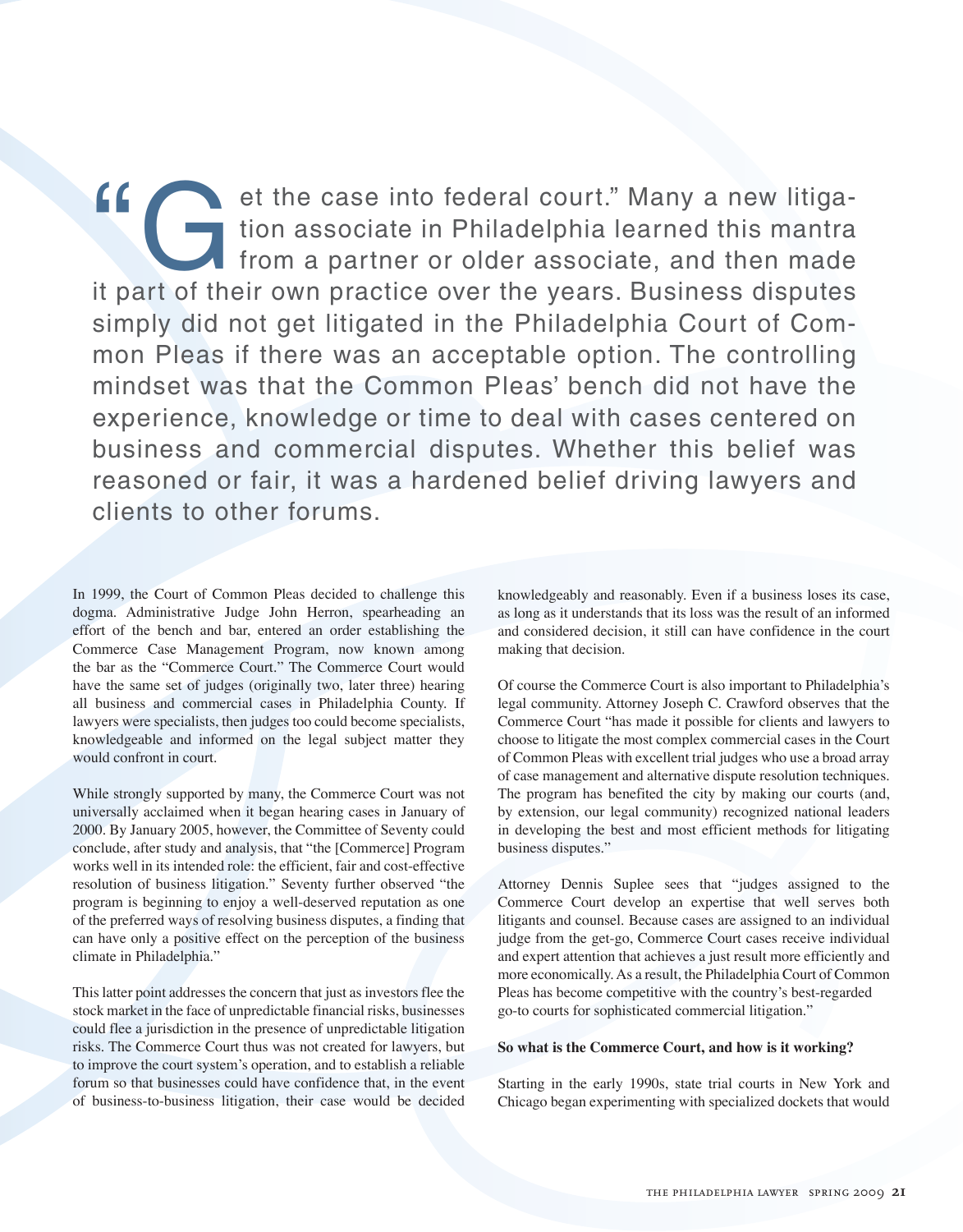

primarily hear business-to-business and intracorporate disputes. The object was to create courts with the same judges regularly hearing business cases, developing an expertise in business and commercial litigation, and the reputation for high quality decisions flowing from that expertise. Further, like federal district court, one business court judge would be assigned to each case from beginning to end.

The Delaware Court of Chancery was the motivational model, but the realities in states outside Delaware required a different, broader approach. Chancery's focus is on internal corporate disputes, not commercial litigation over damages. The new business courts encompass not only intracorporate business matters, but a complete range of commercial disputes between and among businesses.

The Commerce Court follows that broad model. It uses clear standards to delineate its jurisdiction, thus eliminating subjectivity and potential complaints that large businesses might receive favored treatment.

Assuming more than \$50,000 is at stake, the following categories of cases go to the Commerce Court:

The program has benefited the city by making our courts (and, by extension, our legal community) recognized national leaders in developing the best and most efficient methods for litigating business disputes."

> • First, actions involving internal corporate affairs, or "governance, dissolution or liquidation, rights or obligations between or among owners (shareholders, partners, members)" and "liability or indemnity of managers (officers, directors, managers, trustees, or members or partners functioning as managers) of business corporations, partnerships, limited partnerships, limited liability companies or partnerships…."

> • Additionally, the Commerce Court has jurisdiction over business disputes "relating to transactions, business relationships or contracts between or among… business enterprises," involving, *e.g.*, the UCC, sales of businesses or business assets, sales of good or services to businesses, non-consumer banking transactions, surety bonds, commercial leases and real property disputes, and franchise disputes.

> • It also hears actions relating to trade secrets and non-competes; business torts; intellectual property disputes; securities disputes; derivative actions and class actions based on listed Commerce Court case types.

> • Some may not realize that the Commerce Court handles insurance-related disputes arising from business and commercial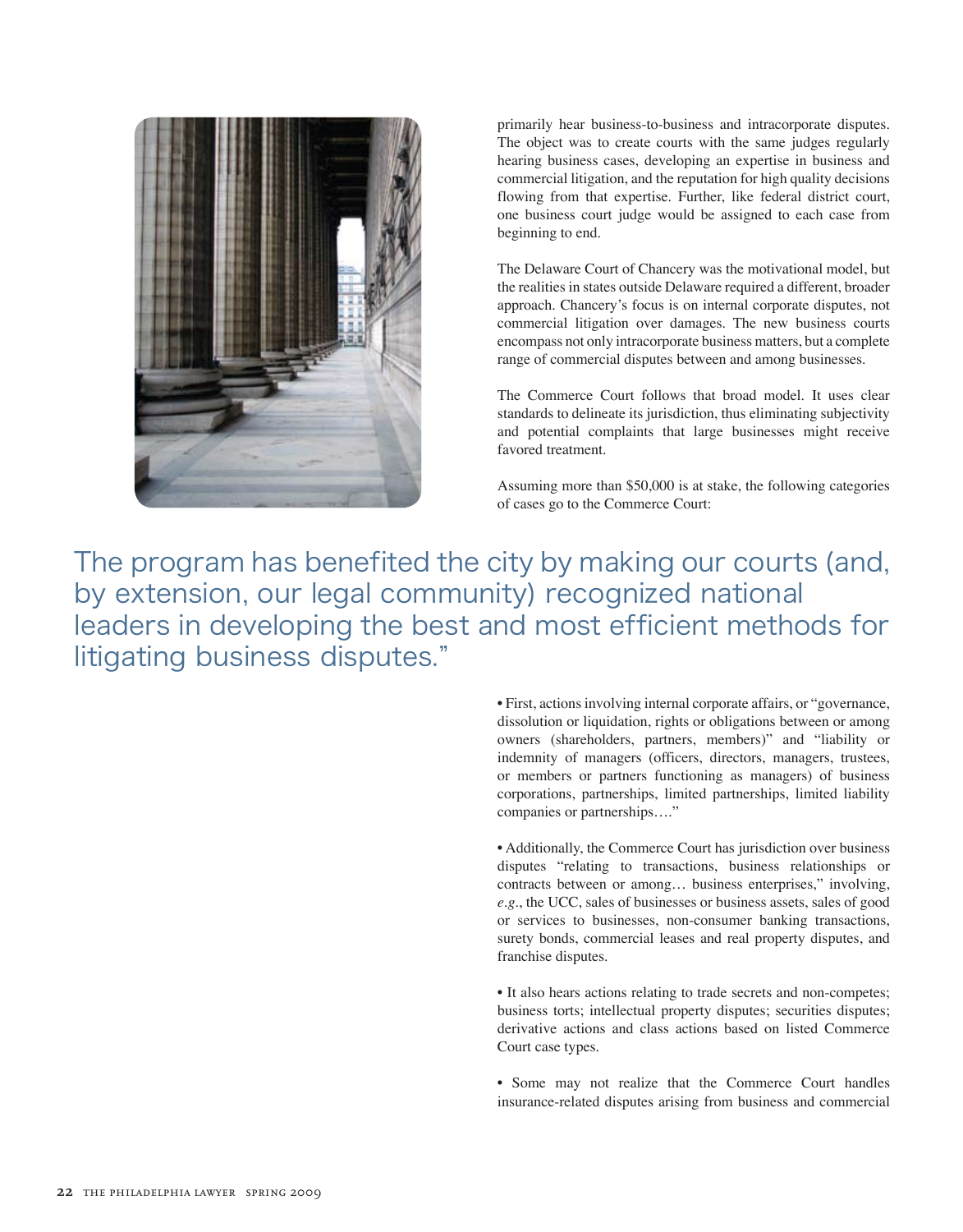insurance policies, or matters where the dispute underlying the insurance claim "would otherwise be assigned to the Commerce Program…."

#### **The Commerce Court's output**

Top-flight business courts are expected to produce written opinions. Publicly available opinions perform one of a business court's chief functions: explaining decisions to the actual litigants, and providing a body of law for future litigants' guidance and application.

The Commerce Court has issued more than 800 opinions in its first nine years, which are publicly available on the Court's web site (www.courts.phila.gov), and via Lexis and Westlaw. Both the Committee of Seventy and the 2006 Annual Report of the First Judicial District observed the Commerce Court's low reversal rate.

One example of the Commerce Program advancing the law is found in its many cases interpreting section 7.01(d) of the ALI Principles on derivative actions in the context of close corporations; a set of case law followed by the Third Circuit and lower federal courts. In other areas (*e.g.*, piercing the corporate veil, the gist of the action doctrine, fiduciary duties, non-competes, trade secrets), the Commerce Court has produced numerous opinions putting practical flesh to theoretical bone for those wanting to understand what will happen in real cases.

Another example involves the large number of opinions on insurance coverage disputes, even including bad faith claims. The Commerce Court's presence in this field has had an effect on whether suits are brought in Common Pleas in the first instance or removed to federal court. The common wisdom had been that carriers wanted their declaratory judgment actions heard in federal court, but that is no longer automatically the case if the action is in Commerce Court.

This highlights one of the Commerce Court's judicial innovations. In the first application of the Abramson Protocols, *see* "10 Questions for Judge Howland W. Abramson," *The Philadelphia Lawyer* 41 (Spring 2007), a three-judge Commerce Court panel



The Commerce Court has issued more than 800 opinions in its first nine years, which are publicly available on the Court's web site (www.courts.phila.gov), and via Lexis and Westlaw.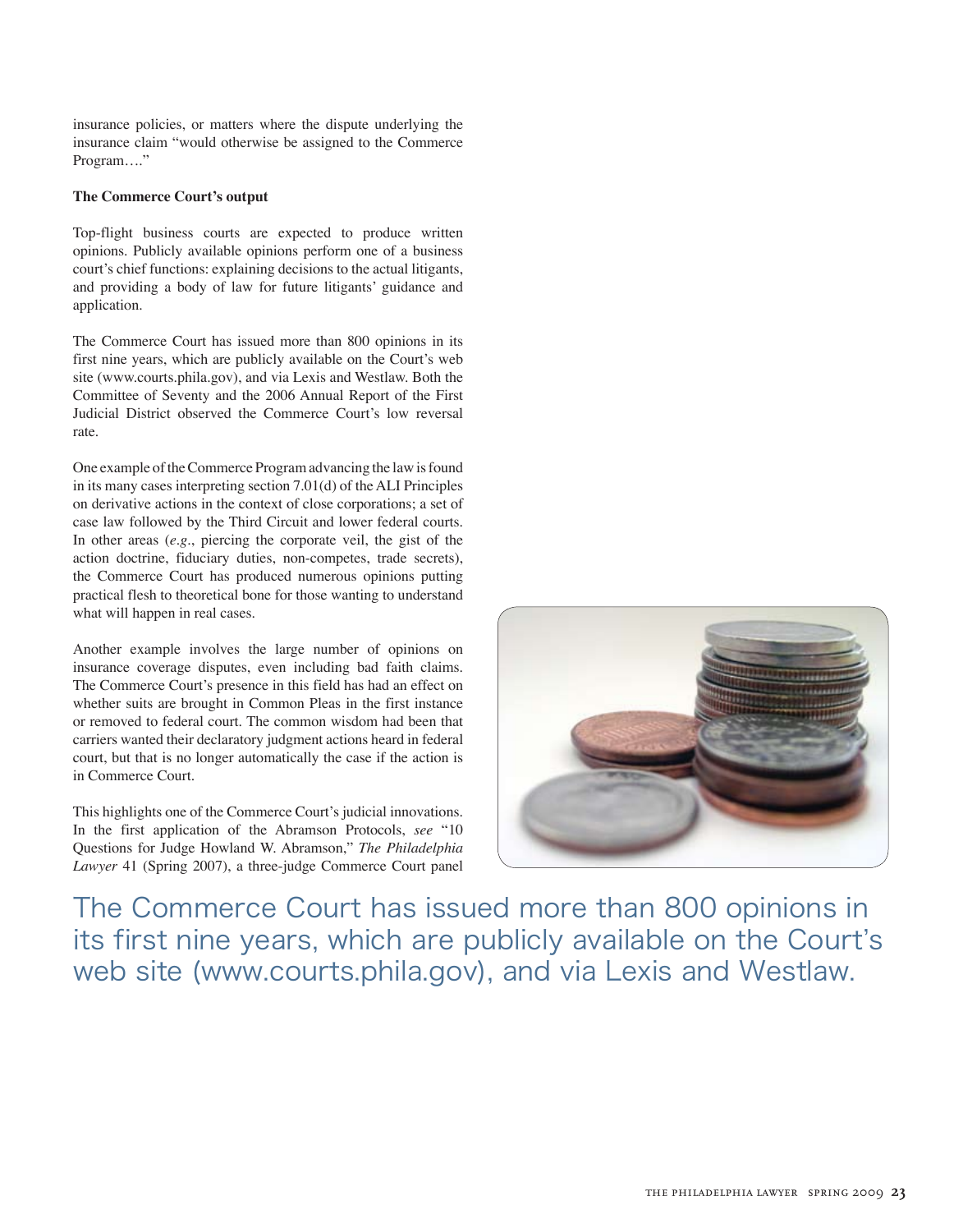issued an opinion interpreting specific insurance policy language. This involved sophisticated parties' voluntarily deciding to place their legal issues before the three Commerce Court judges, knowing that the judges' decision could not be appealed. The benefit would be in obtaining an expedited and efficient resolution on the decisive legal matter at the core of the case; whereas the risk was that one side was going to lose a non-appealable decision. Thus, all rested on the judges' quality, a significant sign of faith in the Commerce Court's ability to produce rational and trustworthy results.

Judge Ben F. Tennille, North Carolina's chief business court judge since 1996, and founder of the American College of Business Court Judges, sees it this way: "Today's financial turmoil will lead to tomorrow's litigation explosion. It will be more critical than ever that companies needing capital and credit be able to resolve their commercial disputes quickly, efficiently and economically. The Commerce Case Management Program in Philadelphia offers local business that opportunity."

### "This promotes a favorable platform for businesses to operate in our city, without having to go elsewhere."



Photo by Anne C. Kristensen

Judge Albert W. Sheppard, a lifelong Philadelphian and a member of the Commerce Court since its inception, says of the Commerce Court's handling of these business-to-business and intracorporate disputes in Philadelphia: "City businesses have the comfort of knowing that there is a court that they can go to charged with handling business cases, requiring that the judges be versed in corporate and business law. This promotes a favorable platform for businesses to operate in our city, without having to go elsewhere."

And the fact is that competition among court systems is both national and international. In addition to cities like New York, Chicago, Boston, Baltimore, Charlotte, Atlanta, and Miami, countries such as Canada, England, Ireland, France and the Netherlands, among many others, have specialized business tribunals. That we in Philadelphia have a nationally respected business court, which has even provided a model to some of the newer business courts, can not be viewed as a luxury, but as meeting what is becoming a standard criteria for a modern court system. And it is a standard that has been well met in Philadelphia's Commerce Court.

*Lee Applebaum (LApplebaum@finemanlawfirm.com) is a partner in the litigation group of Fineman Krekstein & Harris, P.C., where he focuses on business and commercial cases.*